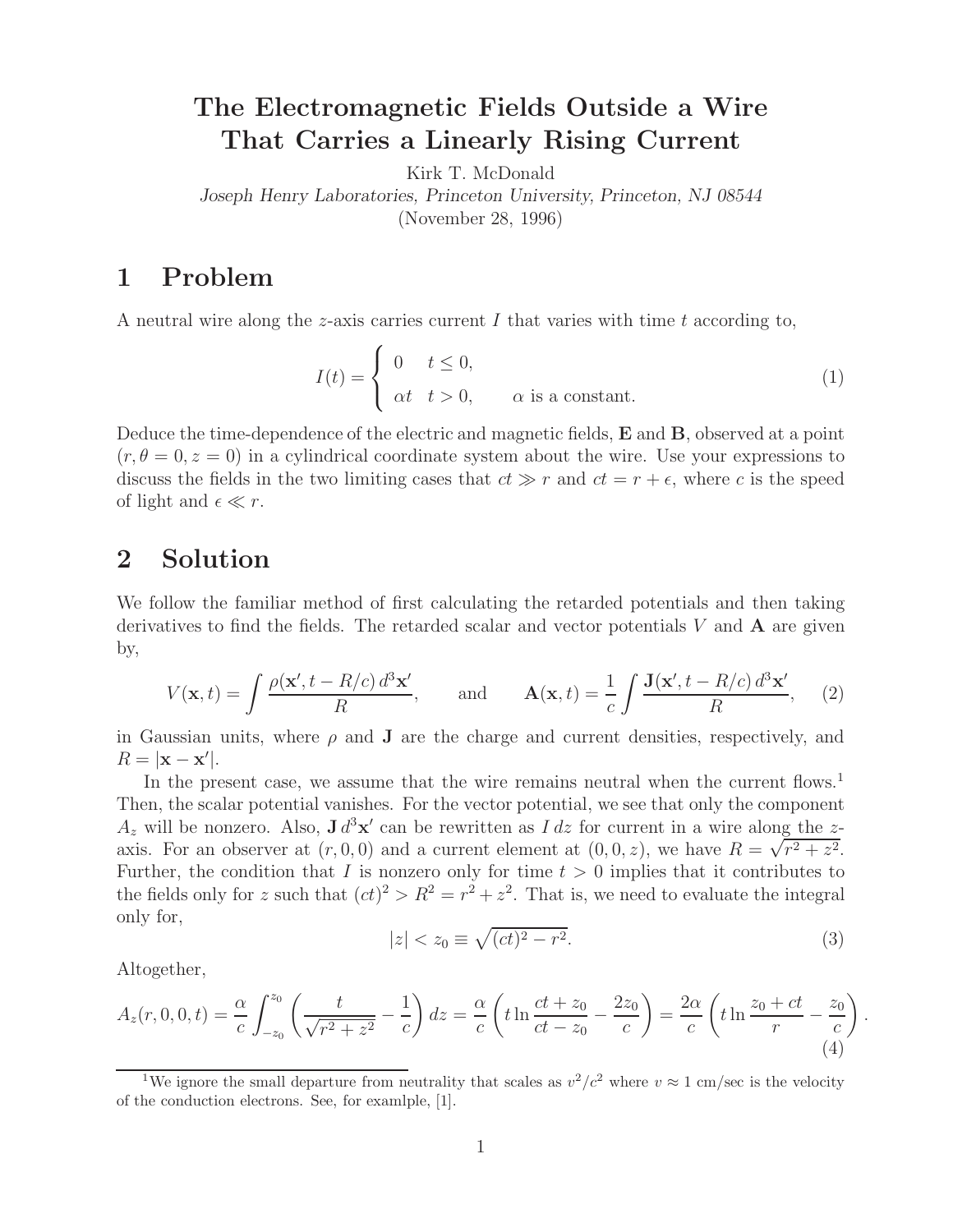[The two forms in eq. (4) arise depending on whether or not one notices that the integrand is even in  $z$ .

The magnetic field is obtained via  $\mathbf{B} = \nabla \times \mathbf{A}$ . Since only  $A_z$  is nonzero, the only nonzero component of **B** is (noting that  $\partial z_0/\partial r = -r/z_0$ ),

$$
B_{\phi} = -\frac{\partial A_z}{\partial r} = \frac{2\alpha z_0}{cr}.
$$
\n(5)

The only nonzero component of the electric field is,

$$
E_z = -\frac{1}{c} \frac{\partial A_z}{\partial t} = -\frac{2\alpha}{c^2} \ln \frac{z_0 + ct}{r}.
$$
 (6)

For long times,  $ct \gg r$ ,  $\Rightarrow z_0 \approx ct$ , and the fields become,

$$
B_{\phi} \approx \frac{2\alpha t}{cr} = \frac{2I(t)}{cr} = B_0(t), \qquad E_z \approx -\frac{2\alpha}{c^2} \ln \frac{2ct}{r} = -B_0 \frac{r}{ct} \ln \frac{2ct}{r} \ll B_0,\tag{7}
$$

where  $B_0(t)=2I(t)/cr$  is the instantaneous magnetic field corresponding to current I(t). That is, we recover the magnetostatic limit at large times.

For short times,  $ct = r + \epsilon$  with  $\epsilon \ll r$ , after the fields first become nonzero we have,

$$
z_0 = \sqrt{2r\epsilon + \epsilon^2} \approx \sqrt{2r\epsilon},\tag{8}
$$

so,

$$
B_{\phi} \approx \frac{2\alpha}{c^2} \sqrt{\frac{2\epsilon}{r}}, \quad \text{and} \quad E_z \approx -\frac{2\alpha}{c^2} \ln \frac{r + \epsilon + \sqrt{2r\epsilon}}{r} \approx -\frac{2\alpha}{c^2} \sqrt{\frac{2\epsilon}{r}} = -B_{\phi}. \quad (9)
$$

In this regime, the fields have the character of radiation, with **E** and **B** of equal magnitude, mutually orthogonal, and both orthogonal to the line of sight to the closest point on the wire. (Because of the cylindrical geometry, the radiation fields do not have  $1/r$  dependence, which holds instead for cylindrical static fields.)

In sum, the fields build up from zero only after time  $ct = r$ . The initial fields propagate outwards at the speed of light and have the character of cylindrical waves. But at a fixed  $r$ , the electric field dies out with time, and the magnetic field approaches the instantaneous magnetostatic field due to the current in the wire.<sup>2,3</sup>

$$
A_z = -\frac{2I_0}{c} \ln r + \text{const.} \tag{10}
$$

If we use the integral form for the vector potential we have,

$$
A_z(r,0,0) = \frac{1}{c} \int_{-\infty}^{\infty} \frac{I_0 dz}{\sqrt{r^2 + z^2}} = \frac{2I_0}{c} \int_0^{\infty} \frac{dz}{\sqrt{r^2 + z^2}} = -\frac{2I_0}{c} \ln r + \lim_{z \to \infty} \ln(z + \sqrt{z^2 + r^2}).\tag{11}
$$

Only by ignoring the large constant, which does not depend on  $r$  for a long wire, do we recover the "elementary" result.

<sup>3</sup>For the related example of the fields associated with a linearly rising current in a solenoid, see [2].

<sup>2</sup>Of possible amusement is a direct calculation of the vector potential for the case of a constant current I<sub>0</sub>. First, from Ampere's law we know that  $B_{\phi} = 2I_0/cr = -\partial A_z/\partial r$ , so we have that,